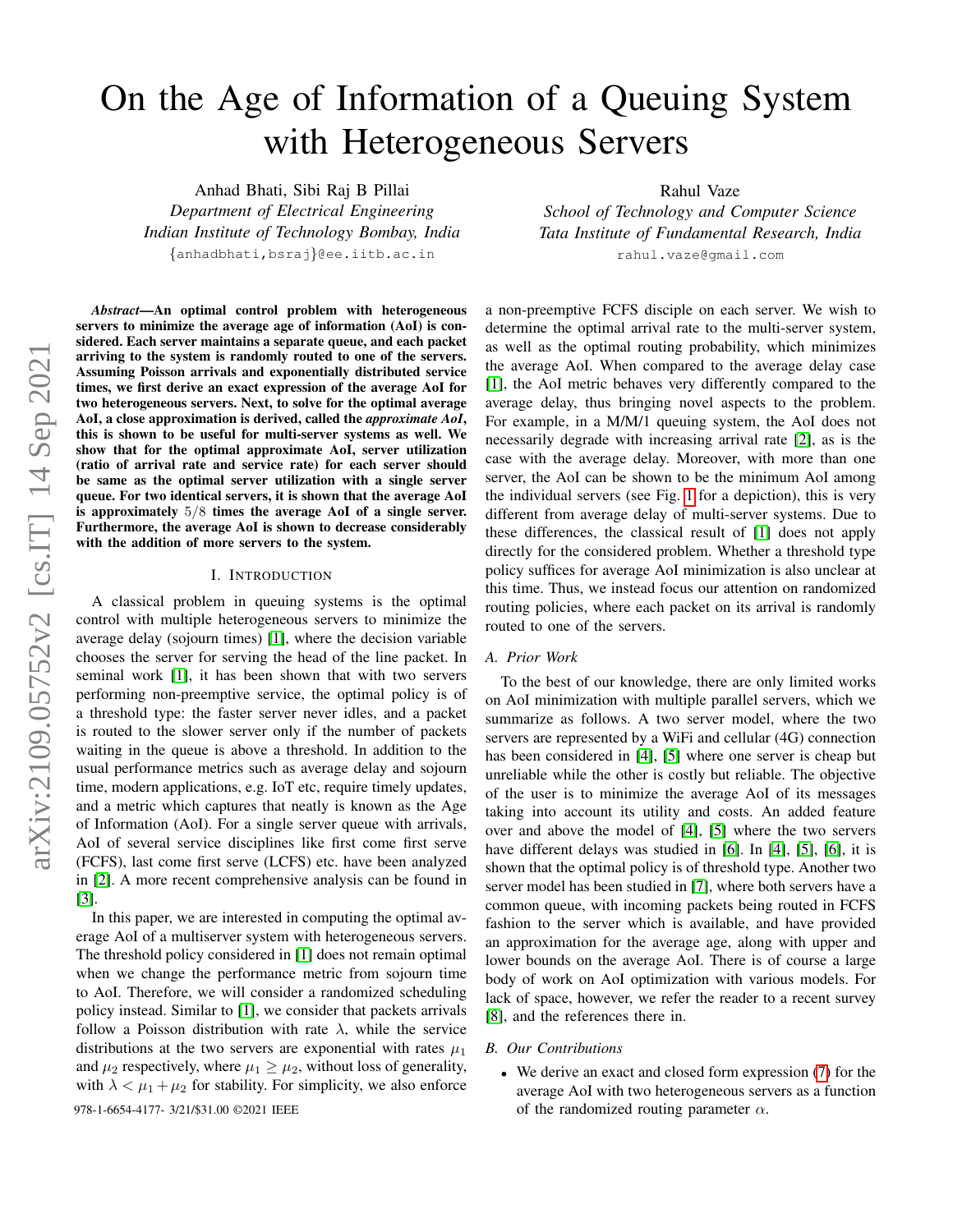- Even though the exact expression for the average AoI is in closed form, it is not amenable to be optimized over the randomized routing parameter  $\alpha$  and the arrrival rates. Thus, for analytical tractability, we first argue that the distribution of the AoI of an M/M/1 queue is well approximated by a Gamma distribution with appropriate parameters. This leads to a pleasing formula for the approximate average AoI of two heterogeneous servers.
- We show that the optimal routing parameter  $\alpha$  and the arrival rate  $\lambda$  are such that  $\rho_1 = \frac{\alpha \lambda}{\mu_1} = \rho_2 = \frac{(1-\alpha)\lambda}{\mu_2}$  $\frac{(-\alpha)\lambda}{\mu_2}$  =  $\rho^*$ , where  $\rho^*$  is the optimal server utilization for the M/M/1 queue [\[2\]](#page-4-1). This result also naturally extends for minimizing approximate average AoI of more than two heterogeneous servers as well.
- One important take away from our analysis is that with two identical servers the average AoI is 5/8 times the average AoI of a single server.

<span id="page-1-0"></span>

Fig. 1: AoI versus time:  $t_i$  and  $T_i$  (  $t'_i$  and  $T'_i$ ) denote the respective arrival and departure instances of  $i^{th}$  packet in the first (second) server.

#### II. SYSTEM MODEL

<span id="page-1-1"></span>

Fig. 2: Queuing System with two parallel servers

Consider the two server model shown in Fig. [2.](#page-1-1) We have two queues, namely Q1 and Q2, running in parallel. These two queues receive packets from a common Poisson arrival process with arrival rate  $\lambda$ . The packets arriving in the system are assigned to one of the two queues, say with probabilities  $\alpha$ and  $(1 - \alpha)$  respectively. The servers are assumed to be nonidentical, and service requirements are taken to be exponential. Let the first server have a service rate (we may call this also as speed of the server) of  $\mu_1$ , whereas the second one has  $\mu_2$ . Thus service times in server i are exponential with average  $\frac{1}{\mu_i}$ for  $i = 1, 2$ . W.l.o.g we take  $\mu_1 \geq \mu_2$ . Each server operates in a non-preemptive FCFS mode. Thus, a server should complete the service of all packets in the order that is assigned to it, with each job getting finished before taking up the next. The packets after completing their service are given to a common collector, which calculates the AoI based on the most recent packet available at that time instant, from either of the queues. It is possible that the packets will not complete their service in the same order that they arrived in the system, due to the presence of two parallel paths in the system. The AoI status update is always computed causally with respect to the departed packet having the latest arrival time, irrespective of whether it came out of order or not.

Our aim is to find out the average age of information of such a system, and find the value of the routing parameter  $\alpha$ and the arrival rate  $\lambda$  which will minimize the average AoI of this system. In the  $n$  server generalization of this problem, we have  $n$  servers, and an arrival packet is assigned to server  $i$ with probability  $\alpha_i$ ,  $1 \leq i \leq n$ . Again, we are interested in the minimum average AoI.

Let us recollect some of the existing single server results which are relevant to our analysis. For the M/M/1 FCFS queue, Kaul et al in [\[2\]](#page-4-1) showed that the average AoI with an arrival rate of  $\lambda$  is given by

$$
\Delta = \frac{1}{\mu} \left( 1 + \frac{1}{\rho} + \frac{\rho^2}{1 - \rho} \right),\tag{1}
$$

where  $\mu$  and  $\rho$  are the service rate and the server utilization respectively. Recall that  $\rho = \frac{\lambda}{\mu}$ . Minimising this expression w.r.t. the utilisation shows that the average AoI is minimum when

<span id="page-1-3"></span>
$$
(1 + \rho^2)(1 - \rho)^2 = \rho^2.
$$
 (2)

Solving this we get the optimal server utilization as

<span id="page-1-2"></span>
$$
\rho^* = \frac{1}{2} \left( \sqrt{2} + 1 - \sqrt{2\sqrt{2} - 1} \right), \tag{3}
$$

which is about 53.17%. In reality, the distribution function of AoI carry more useful information than just the average value. Recently, the AoI distributions for various service disciplines were derived in [\[3\]](#page-4-2). For the M/M/1 FCFS queue, the cumulative distribution function (CDF) of the  $AoI$  is given by [\[3\]](#page-4-2)

$$
A(x) = 1 - e^{-\bar{\rho}\mu x} + \left(\frac{1}{\bar{\rho}} + \rho \mu x\right) e^{-\mu x} - \frac{1}{\bar{\rho}} e^{-\lambda x}, \quad (4)
$$

where we took  $\bar{\rho} = (1 - \rho)$ .

#### III. AVERAGE AOI IN A MULTI-SERVER SYSTEM

For simplicity, let us start with a two server model. It is important to notice that the AoI of our two server system is calculated with respect to the combined departures. Thus, of the packets which have finished service, only the one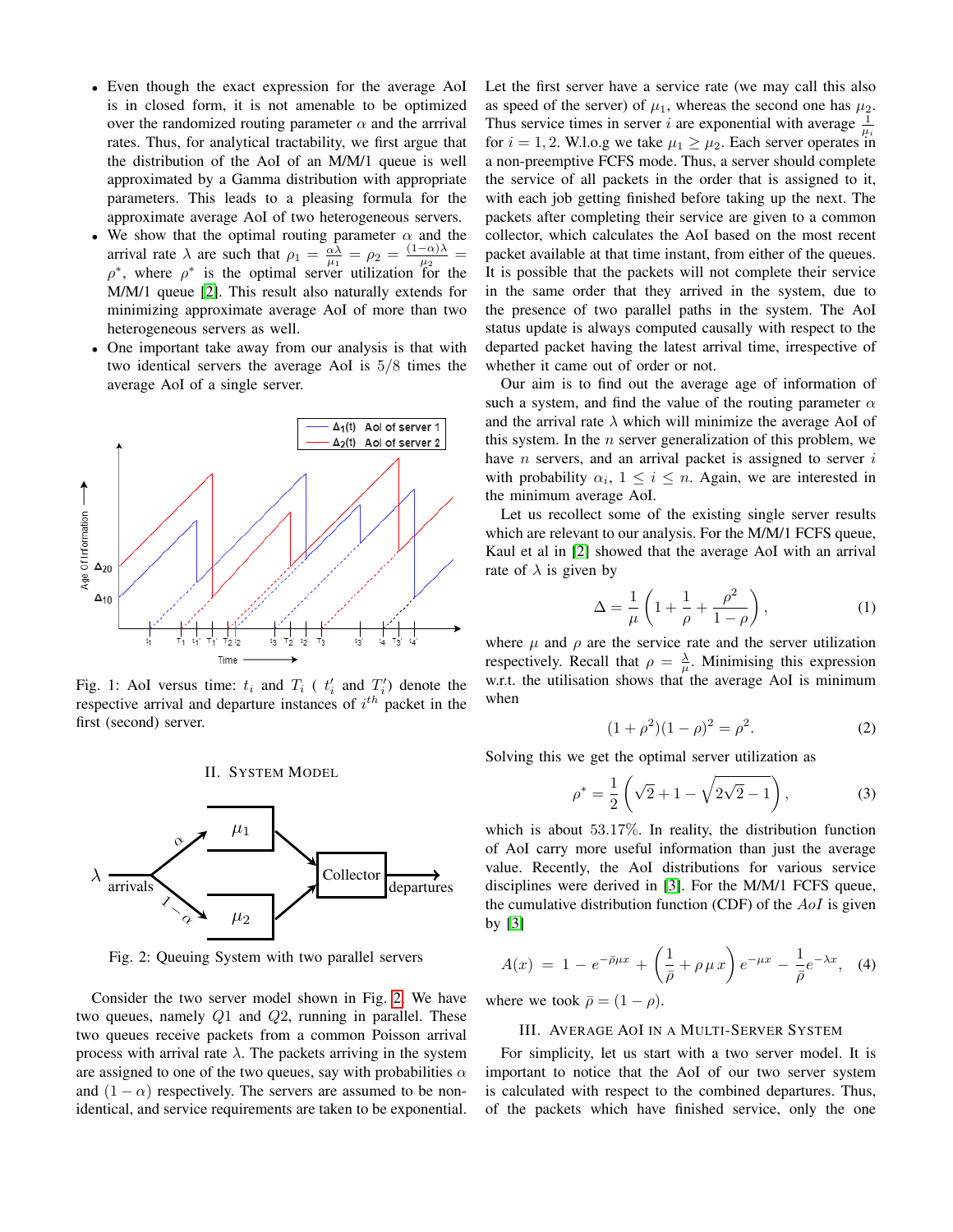with most recent arrival time can impact the AoI calculation. Equivalently, we can calculate the individual AoIs separately with respect to the arrivals and departures at each server, and then declare the minimum of the two as the combined AoI. Thus the AoI of the system at instant  $t$  is given by

$$
\Delta(t) = \min(\Delta_1(t), \Delta_2(t)),
$$

where  $\Delta_i(t)$  is the AoI of queue i for  $i = 1, 2$ . Notice that the above result is independent of the arrival process.

Since the arrivals to the system happen according to a Poisson process of rate  $\lambda$ , the individual queues also observe independent Poisson arrivals, of rates  $\lambda_1 = \alpha \lambda$  and  $\lambda_2 =$  $(1 - \alpha)\lambda$  respectively, due to the random thinning property of a Poisson process. Equivalently,  $\frac{\lambda_i}{\lambda_1 + \lambda_2}$  is the probability that an arriving packet is assigned to queue i, for  $i = 1, 2$ . Thus

$$
P(\Delta(t) > x) = P(\min(\Delta_1(t), \Delta_2(t)) > x)
$$
  
= 
$$
P(\Delta_1(t) > x)P(\Delta_2(t) > x).
$$
 (5)

Therefore, by knowing the distributions of  $\Delta_1(t)$  and  $\Delta_2(t)$ , we can find  $P(\Delta(t) > x)$ . The average age of the whole system can now be written as

$$
\mathbb{E}\left[\Delta(t)\right] = \int_0^\infty P\left(\Delta_1(t) > x\right) P\left(\Delta_2(t) > x\right) \, dx. \tag{6}
$$

The ratio  $\rho_i = \frac{\lambda_i}{\mu_i}$ ,  $i = 1, 2$  has an important role in AoI calculations, we refer to this quantity as the *server loading* or *utilization factor* of server *i*. Denoting  $\bar{\rho}_i \triangleq 1 - \rho_i$ ,  $i = 1, 2$ , and solving the above integral using the distribution in [\(4\)](#page-1-2), we can compute the average AoI, which is stated in the following propostion.

*Proposition 1:*

$$
\mathbb{E}[\Delta] = \frac{1}{\bar{\rho}_1 \mu_1 + \bar{\rho}_2 \mu_2} + \frac{1}{\bar{\rho}_1 \bar{\rho}_2 [\rho_1 \mu_1 + \rho_2 \mu_2]} + \frac{1}{\bar{\rho}_1 \bar{\rho}_2 (\mu_1 + \mu_2)} \n+ \frac{2\rho_1 \rho_2 \mu_1 \mu_2}{(\mu_1 + \mu_2)^3} + \frac{1}{(\mu_1 + \mu_2)^2} \left[ \frac{\rho_2 \mu_2}{\bar{\rho}_1} + \frac{\rho_1 \mu_1}{\bar{\rho}_2} \right] - \left\{ \frac{1}{\bar{\rho}_2 [\mu_2 + \bar{\rho}_1 \mu_1]} + \frac{\rho_2 \mu_2}{[\bar{\rho}_1 \mu_1 + \mu_2]^2} + \frac{1}{\bar{\rho}_1 [\mu_1 + \bar{\rho}_2 \mu_2]} + \frac{\rho_1 \mu_1}{[\bar{\rho}_2 \mu_2 + \mu_1]^2} \right\} \n+ \frac{1}{\bar{\rho}_2 [\rho_2 \mu_2 + \bar{\rho}_1 \mu_1]} + \frac{1}{\bar{\rho}_1 [\rho_1 \mu_1 + \bar{\rho}_2 \mu_2]} + \frac{\rho_1 \mu_1}{\bar{\rho}_2 (\rho_2 \mu_2 + \mu_1)^2} + \frac{\rho_2 \mu_2}{\bar{\rho}_1 (\rho_1 \mu_1 + \mu_2)^2} - \frac{1}{\bar{\rho}_1 \bar{\rho}_2} \left[ \frac{1}{\mu_1 + \mu_2 \rho_2} + \frac{1}{\mu_2 + \mu_1 \rho_1} \right]. \tag{7}
$$

*Proof:* An outline of the proof is provided in Appendix [A.](#page-4-8)

While the AoI formula in [\(7\)](#page-2-0) is indeed in a closed form, its rational expression involves high degree multinomials. Thus, finding the optimal AoI for the given service rates appears less straightforward. Nevertheless, for the case where  $\mu_1 = \mu_2$ , we show that it is best to identically load each queue to a value slightly above the optimal utilization of the individual queues.

*Lemma 1:* For  $\mu_1 = \mu_2$ , the minimum average AoI is achieved at  $\rho_i = \rho^*, i = 1, 2$ , where  $\rho^* \approx 0.533391$ .

*Proof:* The proof is included in Appendix [B.](#page-5-0) Notice that the optimal utilization above is slightly larger than the 53.17% for the single server M/M/1 queue. Thus, it is

<span id="page-2-1"></span>

Fig. 3: AoI distribution and Gamma Approximation

not optimal to choose the individual optima of the respective M/M/1 systems. Unfortunately, such simplifications appear less evident when  $\mu_1 \neq \mu_2$ . We now side-step the difficulty in handling the AoI formula in [\(7\)](#page-2-0) for non-identical servers, by providing a reasonably accurate and useful approximation to the AoI distribution for a single server. In particular, we approximate the individual AoI distribution at each server by a Gamma distribution of parameter 2, such that average AoI at the server remains the same as before.

<span id="page-2-3"></span>The implication of this approximation is as follows. Suppose the optimal pair for server utilization at the two servers is  $(\rho_1^*, \rho_2^*)$ , and the AoI distribution at each server at this operating point is well approximated by the suggested gamma distribution. This will imply that the minimum average AoI of the approximated system cannot be more than a small amount from the actual minimum, as the approximation itself is expected to be close at the actual optimum. In other words, the approximation is expected to take us close to, or below, the true optimal value.

<span id="page-2-0"></span>In order to further convince the reader on the approximation, we show the actual and approximate AoI distributions for a single server M/M/1 system for two operating points, in Fig. [3.](#page-2-1) The blue curve represents the probability distribution function (PDF) corresponding to [\(4\)](#page-1-2), along with its histogram from simulation as the shaded portion. The red dashed line shows the gamma approximation that we propose now. Given the original single server queue with average AoI 2Θ, the respective PDF and CDF of AoI can be approximated as:

<span id="page-2-2"></span>
$$
f(x) = \frac{x}{\Theta^2} \exp\left(-\frac{x}{\Theta}\right), x \ge 0
$$
 (8)

$$
F(x) = 1 - \exp\left(-\frac{x}{\Theta}\right) - \frac{x}{\Theta}\exp\left(-\frac{x}{\Theta}\right), x \ge 0. \quad (9)
$$

<span id="page-2-4"></span>It is evident from Fig. [3](#page-2-1) that the chosen gamma distribution closely approximates the actual AoI distribution for the mentioned parameters. In particular, this approximation turns out to be quite accurate when  $\frac{\lambda}{\mu}$  values are not far away from 0.5. However, we wish to remind the reader that the gamma approximation is not very effective for skewed queue utilization values ( $\rho$  near 0 or 1), this can be inferred by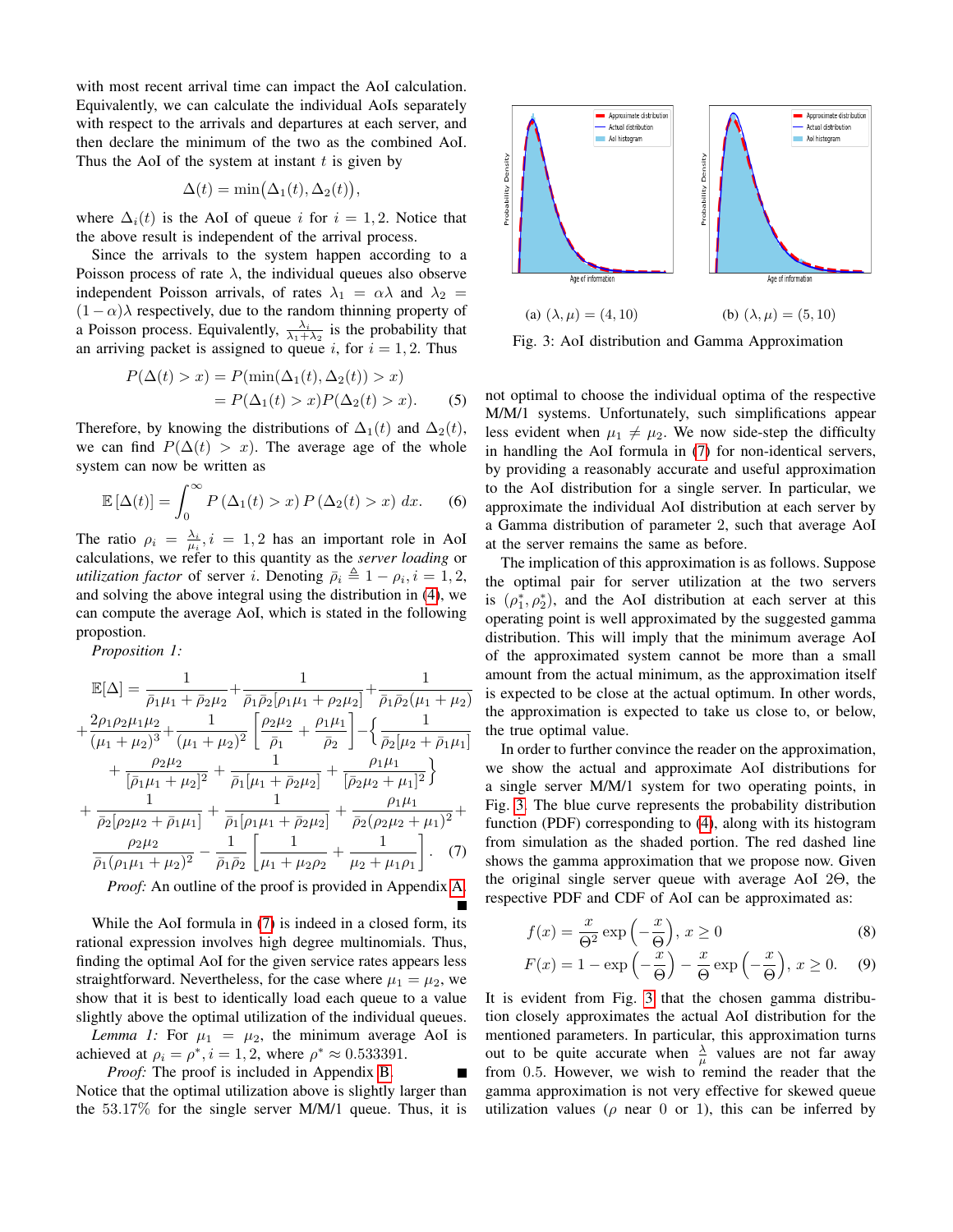comparing [\(4\)](#page-1-2) and [\(9\)](#page-2-2). Fortunately either too low or too high utilization seems less effective for AoI minimization in multi-server systems, for the same reasons as that of a single server queue [\[2\]](#page-4-1). While there may be other distributions which can be used as an approximation as well, the reason for choosing a gamma distribution in order to approximate our AoI distribution for a single server, as we will see going forward, is the simplistic expression for average AoI that it yields when we use this distribution to analyse the multi-server system. The following lemma evaluates the average AoI under our approximation.

*Lemma 2:* For  $i = 1, 2$ , consider two independent queues having AoI distributions according to [\(9\)](#page-2-2) with means  $2\Theta_1$  and  $2\Theta_2$  respectively. The average AoI  $\mathbb{E}[\Delta]$  with respect to the combined departures from the two queues is given by

$$
\hat{\mathbb{E}}[\Delta] = 2\Theta_0 \left(1 + \frac{\Theta_0^2}{\Theta_1 \Theta_2}\right),\tag{10}
$$

where

$$
\Theta_0 \triangleq \frac{\Theta_1 \Theta_2}{\Theta_1 + \Theta_2}.
$$

*Proof:* Using [\(6\)](#page-2-3) and [\(9\)](#page-2-2), the average AoI becomes

$$
\hat{\mathbb{E}}[\Delta] = \int_0^\infty (e^{-\frac{x}{\Theta_1}} + \frac{x}{\Theta_1}e^{-\frac{x}{\Theta_1}})(e^{-\frac{x}{\Theta_2}} + \frac{x}{\Theta_2}e^{-\frac{x}{\Theta_2}}) dx
$$

$$
= \int_0^\infty \left(e^{-\frac{x}{\Theta_0}} + \frac{x}{\Theta_0}e^{-\frac{x}{\Theta_0}} + \frac{x^2}{\Theta_1\Theta_2}e^{-\frac{x}{\Theta_0}}\right) dx
$$

$$
= \Theta_0 + \Theta_0 + 2\frac{\Theta_0^3}{\Theta_1\Theta_2}.
$$
(11)

We term the average AoI function in [\(10\)](#page-3-0) as the *approximate* AoI of the original two server system. The advantage of the approximate value over the one given in [\(7\)](#page-2-0) is that the former is only a function of the individual average AoI at each of the queues. This makes the approximation much more convenient in computations, as the following result exemplifies.

*Theorem 1:* For a given  $\mu_1, \mu_2$ , the approximate AoI  $\mathbb{E}[\Delta]$ is minimized at  $(\rho_1, \rho_2) = (\rho^*, \rho^*)$ , where  $\rho^*$  is given in [\(3\)](#page-1-3). *Proof:* First, notice that

$$
\frac{\partial \Theta_0}{\partial \rho_1} = \Theta_2 \frac{(\Theta_1 + \Theta_2)\Theta_1' - \Theta_1 \Theta_1'}{(\Theta_1 + \Theta_2)^2}.
$$
 (12)

Notice that in the interval  $(0, 1)$ ,  $\Theta'_1 = 0$  only at  $\rho_1 = \rho^*$ . Clearly, the RHS of [\(12\)](#page-3-1) is zero when  $\rho_1 = \rho^*$ . Now, consider the partial derivative

$$
\frac{\partial \hat{\mathbb{E}}[\Delta]}{\partial \rho_1} = 2\Theta_1' + 2 \frac{2\Theta_0 \Theta_0'(\Theta_1 + \Theta_2) - \Theta_1' \Theta_0^2}{(\Theta_1 + \Theta_2)^2}.
$$
 (13)

Clearly this is also zero at  $\rho_1 = \rho^*$ . Similar results hold for the partial derivative with respect to  $\rho_2$  as well, completing the proof of the theorem.

A notable advantage of our approximation is the elegant formula for the approximate average AoI in [\(10\)](#page-3-0). This form is much simpler in terms of analysis because it is in terms of the average AoI for the individual queues. In order to demonstrate its utility, let us find the optimal approximate AoI for the

symmetric case with  $\mu_1 = \mu_2 = \mu$ . Then the approximate average age is also a symmetric function with respect to  $\lambda_1$ and  $\lambda_2$ . We can minimize the average AoI under the additional constraint of  $\lambda_1 + \lambda_2 = \lambda$ , and and it is easy to see that the minimum happens at the point  $\lambda_1 = \lambda_2 = \frac{\lambda}{2}$ . At this point, the respective average AoIs  $2\Theta_1$  and  $2\Theta_2$  for the two queues are the same, and we take  $\Theta_1 = \Theta_2 = \Theta$ , which is half the average age of each queue. Using [\(10\)](#page-3-0), we get:

$$
\hat{\mathbb{E}}[\Delta] = \frac{5}{4} \Theta = \frac{5}{8} \bar{\Delta}_1,\tag{14}
$$

where  $\bar{\Delta}_1$  is the average AoI of a single server M/M/1 queue.

Thus adding one more server in parallel can bring down the AoI to a factor of about  $\frac{5}{8}$ . Clearly loading each queue with  $\rho^* = \frac{\lambda}{2\mu}$  same as that in [\(3\)](#page-1-3) is optimal in minimizing the approximate average AoI. Compare this against the value  $\rho \approx 0.5333391$  for the actual system given in Lemma [1.](#page-2-4)

<span id="page-3-0"></span>For queues with identical servers, calculating the true average AoI is more tedious than our approximation. However our approximation can easily handle several non-identical servers as well. To illustrate, let us extend our results to a system with *n* heterogeneous servers. Let  $\mu_i, 1 \leq i \leq n$  be the service rates, and  $\alpha_i$  be the probability that an incoming packet is routed to server *i*, where  $\sum_{i=1}^{i=n} \alpha_i = 1$ . For a common Poisson arrival process of rate  $\lambda = \sum_i \lambda_i$  to the multi-server system we have the following theorem.

<span id="page-3-2"></span>*Theorem 2:* For *n* non-identical servers, the minimum approximate average AoI is achieved when  $\frac{\alpha_i \lambda}{\mu_i} = \rho^*, 1 \le i \le n$ , where  $\rho^*$  is given in [\(3\)](#page-1-3).

*Proof:* The proof is included in Appendix [C.](#page-5-1) П What we have shown is the optimal value of approximate AoI for a multi-server system happens when each server operates at its minimum AoI. Clearly, the common arrival rate and routing probability should facilitate the optimal operating condition for each server. In short, the approximate AoI is minimized when each server utilization is slightly above 50%. We also expect the true minimum average AoI to be not much different from that when the arrival rate to each of the servers is about half their respective service rates. Notice that when the utilization is close to 50%, our approximation is a very valuable tool. On the other hand, when the server utilization is lower, our approximation may not be that useful. Nevertheless, in the next section we show that a small number of servers can considerably reduce the average AoI.

#### IV. SIMULATION STUDY

<span id="page-3-1"></span>With the AoI distributions available, one can perform numerical comparisons to validate the AoI computations. Let us start with a two server system and compare the approximate and actual AoIs. Our first comparison is for the symmetric server case (Table I). The service rate here is kept  $\mu = 20$ for both the queues, and the arrival rate to the system  $(\lambda)$ is varied from 0 to  $2\mu$ , while assigning packets to the two queues with equal probabilities, i.e. both the queues have an effective arrival rate of  $\frac{\lambda}{2}$  each. Observe that the approximate average AoI appear close to the actual average for values of  $\lambda$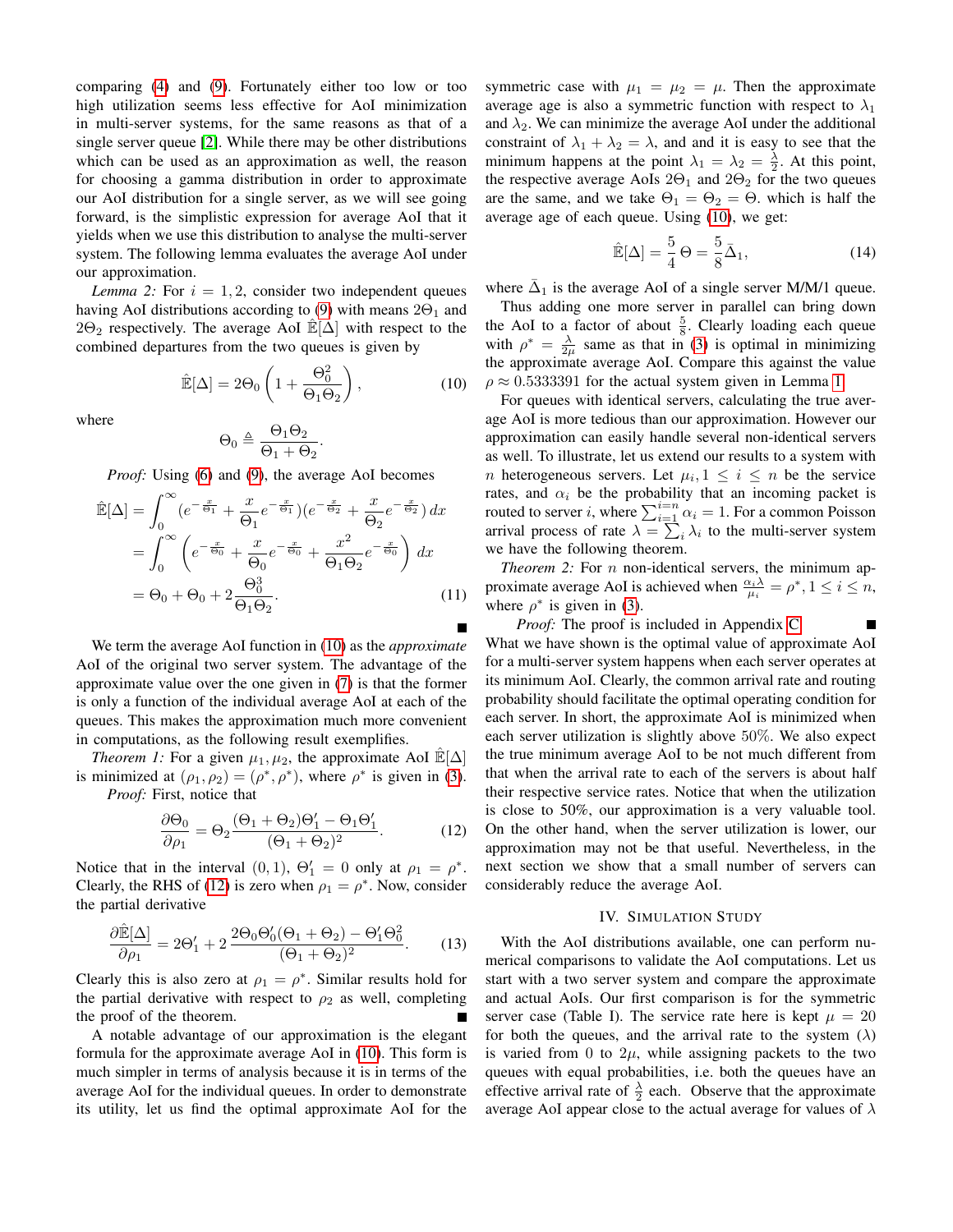|    | Empirical   | Approximate AoI | $%$ Error |
|----|-------------|-----------------|-----------|
|    | average age |                 |           |
| 8  | 0.1691      | 0.1890          | 10.55     |
| 10 | 0.1467      | 0.1588          | 7.59      |
| 12 | 0.1347      | 0.1394          | 3.37      |
| 16 | 0.1197      | 0.1177          | 1.74      |
| 20 | 0.1102      | 0.1093          | 0.66      |
| 24 | 0.1094      | 0.1114          | 1.81      |
| 28 | 0.1271      | 0.1273          | 0.17      |
| 32 | 0.1572      | 0.1703          | 7.65      |

TABLE I: Empirical average v/s calculated Age,  $\mu_1 = \mu_2$  = 20,  $\lambda_1 = \lambda_2 = \lambda/2$ 

| $(\lambda_1, \lambda_2)$ | Actual AoI | Approximate AoI | $%$ Error |
|--------------------------|------------|-----------------|-----------|
| (20.735, 0.465)          | 0.2312     | 0.2447          | 5.5057    |
| (19.235, 1.965)          | 0.1611     | 0.1730          | 6.8849    |
| (17.735, 3.465)          | 0.1323     | 0.1379          | 4.0641    |
| (16.235, 4.965)          | 0.1182     | 0.1196          | 1.1313    |
| (14.735, 6.465)          | 0.1114     | 0.1104          | 0.9948    |
| (13.235, 7.965)          | 0.1095     | 0.1075          | 1.8050    |
| (11.735, 9.465)          | 0.1117     | 0.1106          | 0.9697    |
| (10.235, 10.965)         | 0.1187     | 0.1206          | 1.5134    |
| (8.735, 12.465)          | 0.1335     | 0.1403          | 4.8964    |
| (7.235, 13.965)          | 0.1634     | 0.1745          | 6.3500    |

TABLE II: Actual Vs Approximate AoIs,  $(\mu_1, \mu_2) = (25, 15)$ 

such that the utilisation of each queue is around half, whereas some mismatch kicks in as the utilisation moves towards the extreme values. The second comparison is for an asymmetric case, the first server having a service rate  $\mu_1 = 25$  and the second server having a service rate of  $\mu_2 = 15$  (Table II). The arrival rate is kept constant,  $\lambda = 0.53(\mu_1 + \mu_2)$ , and the probability with which incoming packets are assigned to each server is varied, which is equivalent to varying the effective arrival rates of the individual servers while keeping the total arrival rate of the two server system to be constant.

We have already seen that the addition of a server brings down the age to approximately  $\frac{5}{8}$  of the original value. It is of interest to see how these results extend to more than two servers. Fig. [4](#page-4-9) shows the average AoI reduction as we add more unit speed FCFS servers with random routing. Here the average AoI is computed with the utilization of each server kept around 0.53. The important thing to note here is that the multi-server average AoI quickly levels off with the number of identical servers. Thus having a few servers itself may meet practical objectives on average AoI.

## V. CONCLUSION

We have analyzed a multi-server queuing system with random routing from the point of view of average age of information. The benefits of having an additional server is shown, and it is interesting to note that the server utilization for minimal average AoI remains roughly the same as the single server M/M/1 queue. Future works will consider more general

<span id="page-4-9"></span>

Fig. 4: Average AoI Vs Number of Servers,  $\mu_i = 1, \forall i$ .

constraints on the weighted sum of arrival rates, as well as routing policies which take the queue states into account.

#### REFERENCES

- <span id="page-4-0"></span>[1] Woei Lin and P. Kumar. Optimal control of a queueing system with two heterogeneous servers. *IEEE Transactions on Automatic Control*, 29(8):696–703, 1984.
- <span id="page-4-1"></span>[2] S. Kaul, R. Yates, and M. Gruteser. Real-time status: How often should one update? In *2012 Proceedings IEEE INFOCOM*, pages 2731–2735, 2012.
- <span id="page-4-2"></span>[3] Y. Inoue, H. Masuyama, T. Takine, and T. Tanaka. A general formula for the stationary distribution of the age of information and its application to single-server queues. *IEEE Transactions on Information Theory*, 65(12):8305–8324, 2019.
- <span id="page-4-3"></span>[4] Eitan Altman, Rachid El-Azouzi, Daniel Sadoc Menasche, and Yuedong Xu. Forever young: Aging control for hybrid networks. In *Proceedings of the Twentieth ACM International Symposium on Mobile Ad Hoc Networking and Computing*, pages 91–100, 2019.
- <span id="page-4-4"></span>[5] Rachid El-Azouzi, Daniel S Menasche, Yuedong Xu, et al. Optimal sensing policies for smartphones in hybrid networks: A pomdp approach. In *6th International ICST Conference on Performance Evaluation Methodologies and Tools*, pages 89–98. IEEE, 2012.
- <span id="page-4-5"></span>[6] Jiayu Pan, Ahmed M. Bedewy, Yin Sun, and Ness B. Shroff. Minimizing age of information via scheduling over heterogeneous channels. *https://arxiv.org/abs/2012.09403*, 2020.
- <span id="page-4-6"></span>[7] Clement Kam, Sastry Kompella, Gam D. Nguyen, and Anthony Ephremides. Effect of message transmission path diversity on status age. *IEEE Transactions on Information Theory*, 62(3):1360–1374, 2016.
- <span id="page-4-7"></span>[8] Roy D Yates, Yin Sun, D Richard Brown III, Sanjit K Kaul, Eytan Modiano, and Sennur Ulukus. Age of information: An introduction and survey. *arXiv preprint arXiv:2007.08564*, 2020.

#### <span id="page-4-8"></span>APPENDIX A

## CALCULATION OF AOI IN [\(7\)](#page-2-0)

Once the AoI distribution for a single server is known, We can use [\(6\)](#page-2-3) to find the average AoI for the two server system. Let the AoI for server 1 and 2 be  $\Delta_1(t)$  and  $\Delta_2(t)$  respectively. Denote  $(1-\rho_1)$  and  $(1-\rho_2)$  as  $\bar{\rho_1}$  and  $\bar{\rho_2}$ , respectively. From [\(4\)](#page-1-2), for  $i = 1, 2$ ,

$$
P(\Delta_i(t) > x) = e^{-\bar{\rho_i}\mu_i x} - (\frac{1}{\bar{\rho_i}} + \rho_i \mu_i x)e^{-\mu_i x} + \frac{1}{\bar{\rho_i}}e^{-\rho_i \mu_i x}.
$$
\n(15)